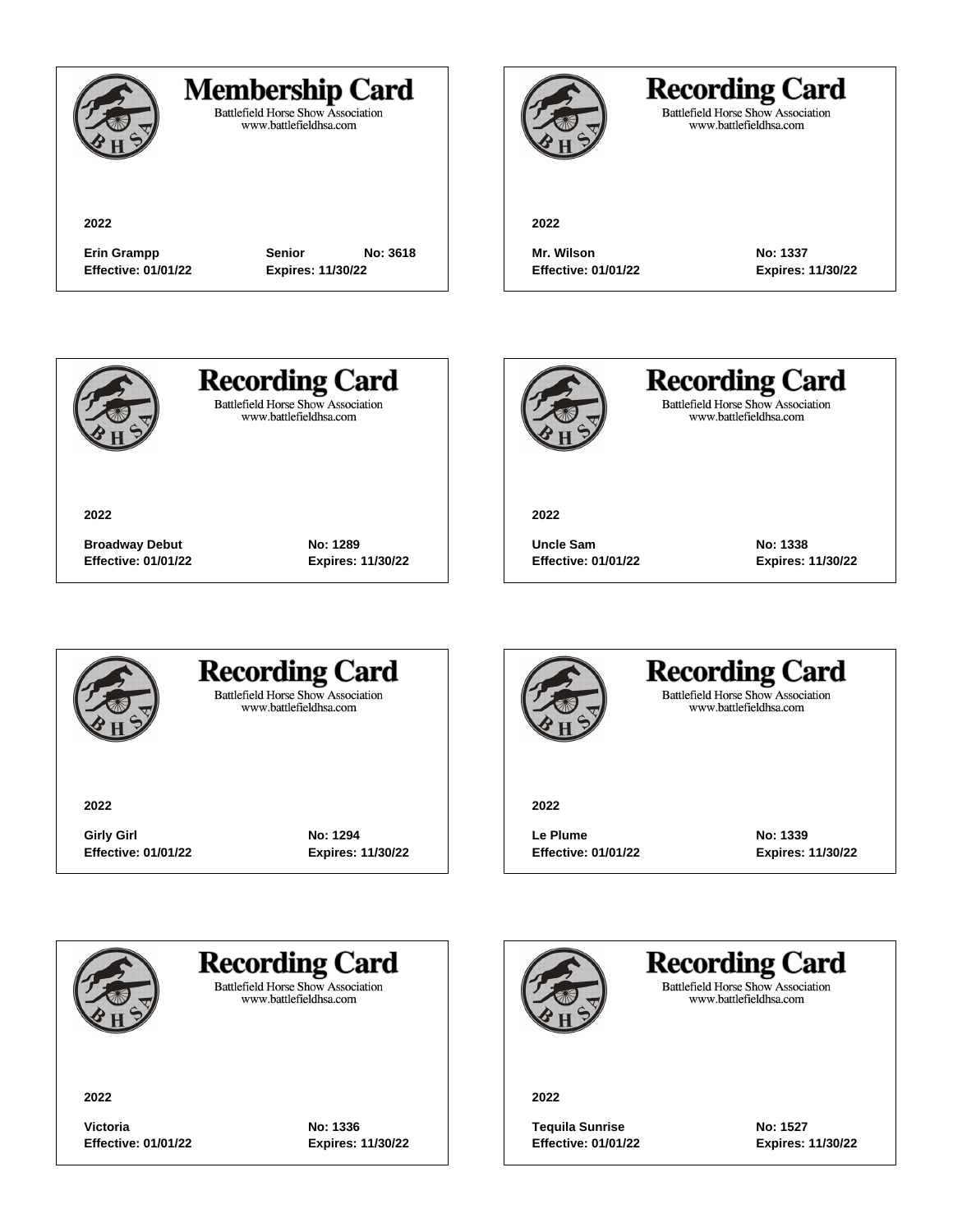

#### **Recording Card**

Battlefield Horse Show Association<br>www.battlefieldhsa.com

**2022**

# **Recording Card**

Battlefield Horse Show Association<br>www.battlefieldhsa.com

**2022**

**Conquering Time No: 1666 Effective: 01/01/22 Expires: 11/30/22**

**Finnigan No: 1784**

**Effective: 01/01/22 Expires: 11/30/22**



**2022**

# **Recording Card**

**Battlefield Horse Show Association** www.battlefieldhsa.com

**Cassablanca No: 1704**

**Effective: 01/01/22 Expires: 11/30/22**



**Recording Card** Battlefield Horse Show Association<br>www.battlefieldhsa.com

**2022**

**Twist In Time No: 1785 Effective: 01/01/22 Expires: 11/30/22**



#### **Recording Card Battlefield Horse Show Association**

www.battlefieldhsa.com

**2022**

**Salutations No: 1748 Effective: 01/01/22 Expires: 11/30/22**



#### **Recording Card Battlefield Horse Show Association** www.battlefieldhsa.com

**2022**

**Superstichous No: 1786 Effective: 01/01/22 Expires: 11/30/22**



**Recording Card** 

**Battlefield Horse Show Association** www.battlefieldhsa.com

**2022**

**Tic Tac Toe No: 1754 Effective: 01/01/22 Expires: 11/30/22**

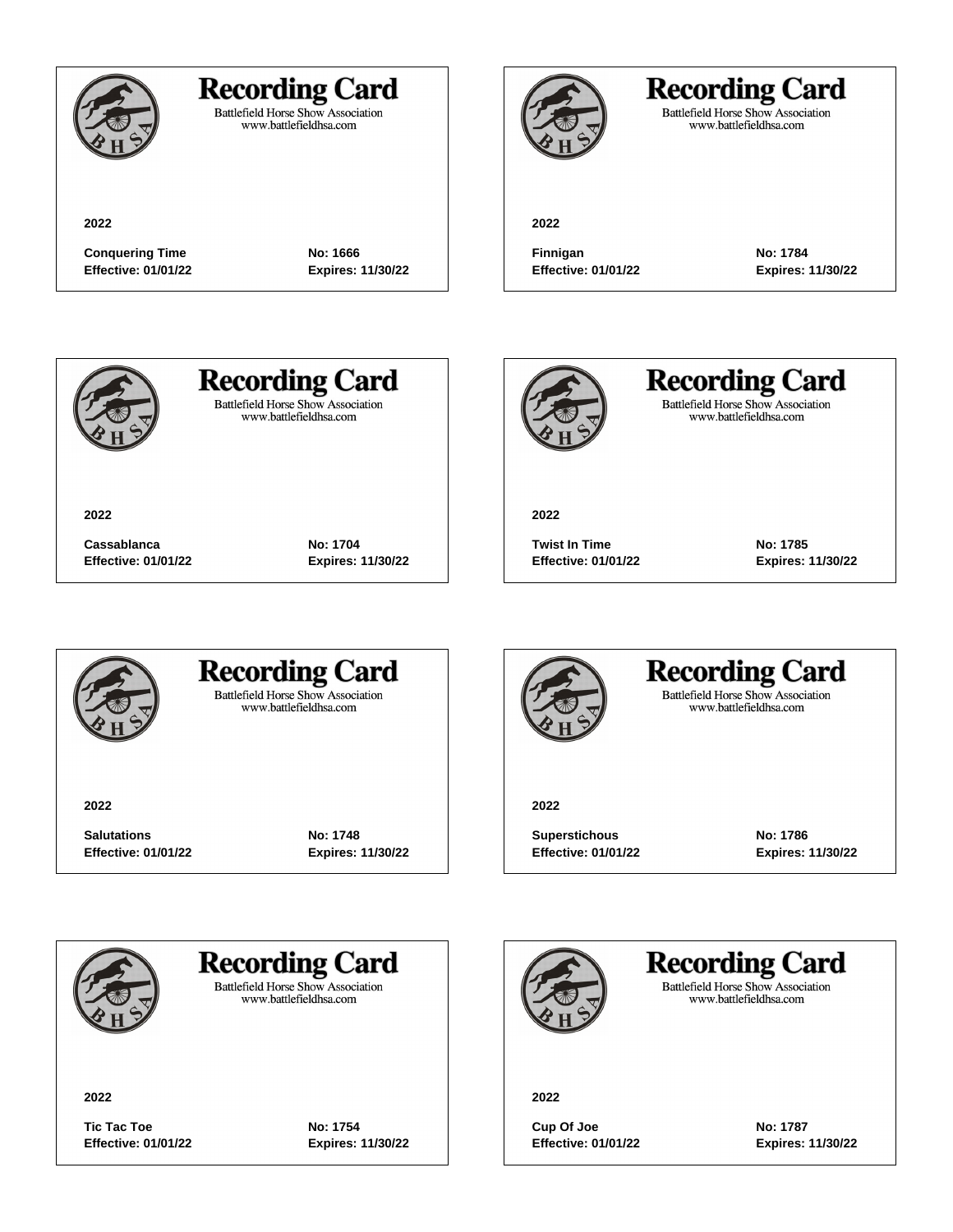

### **Recording Card**

Battlefield Horse Show Association<br>www.battlefieldhsa.com

### **Recording Card**

Battlefield Horse Show Association<br>www.battlefieldhsa.com

#### **2022**

When Sparks Fly **No: 1788 Effective: 01/01/22 Expires: 11/30/22**



**2022**

**Swift Venture No: 1995 Effective: 01/01/22 Expires: 11/30/22**



**2022**

# **Recording Card**

**Battlefield Horse Show Association** www.battlefieldhsa.com

**Unbridled Time No: 1789 Effective: 01/01/22 Expires: 11/30/22**



**Recording Card** Battlefield Horse Show Association<br>www.battlefieldhsa.com

**2022**

**West Side Story No: 2015 Effective: 01/01/22 Expires: 11/30/22**



#### **Recording Card Battlefield Horse Show Association**

www.battlefieldhsa.com

**2022**

**Tic Tac Topaz No: 1829 Effective: 01/01/22 Expires: 11/30/22**



#### **Recording Card Battlefield Horse Show Association** www.battlefieldhsa.com

**2022**

**Mr. Nice Guy No: 2025 Effective: 01/01/22 Expires: 11/30/22**



**Recording Card** 

**Battlefield Horse Show Association** www.battlefieldhsa.com

**2022**

**As You Wish No: 1994 Effective: 01/01/22 Expires: 11/30/22**

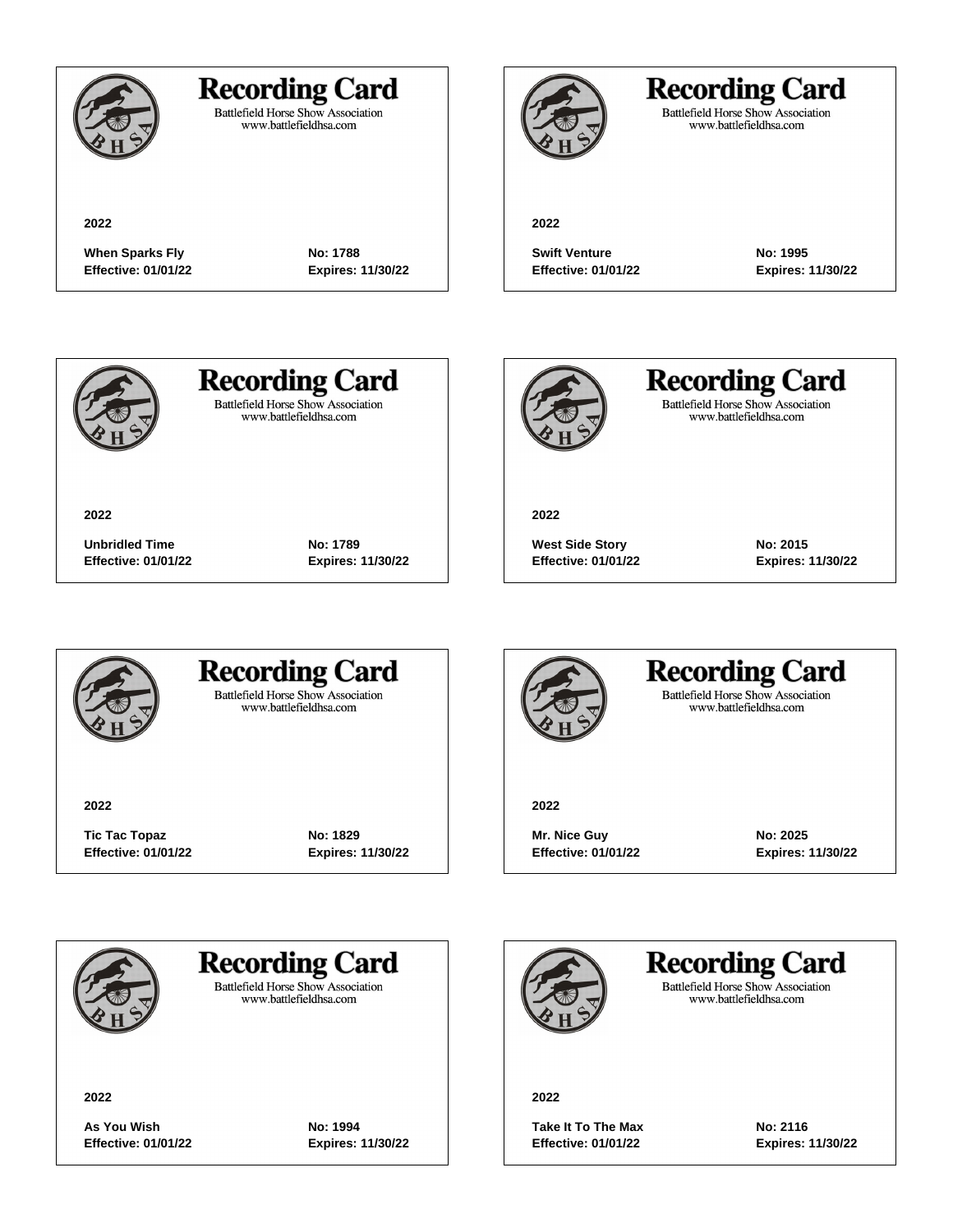

**2022**

### **Recording Card**

**Rockefeller No: 2119 Effective: 01/01/22 Expires: 11/30/22**

**Blue Bayou No: 2132 Effective: 01/01/22 Expires: 11/30/22**

Battlefield Horse Show Association<br>www.battlefieldhsa.com

### **Recording Card**

**Battlefield Horse Show Association** www.battlefieldhsa.com

#### **2022**

**Blue Man Group No: 2261 Effective: 01/01/22 Expires: 11/30/22**



**2022**

# **Recording Card**

**Battlefield Horse Show Association** www.battlefieldhsa.com



**Recording Card** Battlefield Horse Show Association<br>www.battlefieldhsa.com

**2022**

**Scooby Doo No: 2262 Effective: 01/01/22 Expires: 11/30/22**



#### **Recording Card Battlefield Horse Show Association**

www.battlefieldhsa.com

**2022**

**Time to Change No: 2133 Effective: 01/01/22 Expires: 11/30/22**



#### **Recording Card Battlefield Horse Show Association** www.battlefieldhsa.com

**2022**

Line Dancer **No: 2431 Effective: 01/01/22 Expires: 11/30/22**



### **Recording Card**

**Battlefield Horse Show Association** www.battlefieldhsa.com

**2022**

**Angel In Disguise No: 2226 Effective: 01/01/22 Expires: 11/30/22**

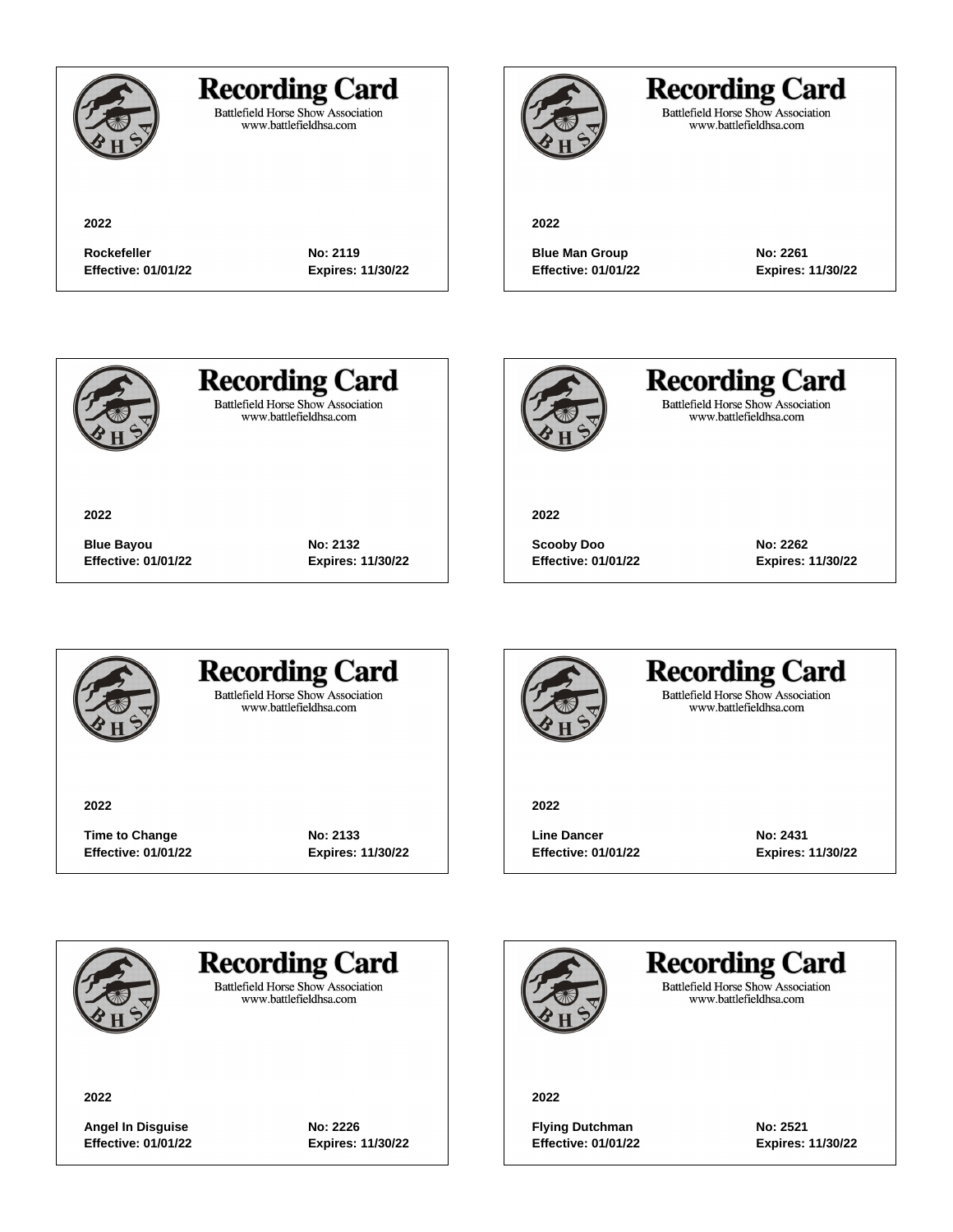

**2022**

#### **Recording Card**

Battlefield Horse Show Association<br>www.battlefieldhsa.com

**Dollop of Daisy No: 2708 Effective: 01/01/22 Expires: 11/30/22**

**Danny Boy No: 2709 Effective: 01/01/22 Expires: 11/30/22**

**2022**

# **Recording Card**

Battlefield Horse Show Association<br>www.battlefieldhsa.com

**Thistlehair No: 3082 Effective: 01/01/22 Expires: 11/30/22**



**2022**

# **Recording Card**

**Battlefield Horse Show Association** www.battlefieldhsa.com



**Recording Card** Battlefield Horse Show Association<br>www.battlefieldhsa.com

**2022**

**Miss Kit No: 3107 Effective: 01/01/22 Expires: 11/30/22**



#### **Recording Card Battlefield Horse Show Association**

www.battlefieldhsa.com

**2022**

**Hidden Treasure No: 2873 Effective: 01/01/22 Expires: 11/30/22**



#### **Recording Card Battlefield Horse Show Association** www.battlefieldhsa.com

**2022**

**Surprise Party**  No: 3230 **Effective: 01/01/22 Expires: 11/30/22**



### **Recording Card**

**Battlefield Horse Show Association** www.battlefieldhsa.com

**2022**

**Harry Bailey No: 3081 Effective: 01/01/22 Expires: 11/30/22**